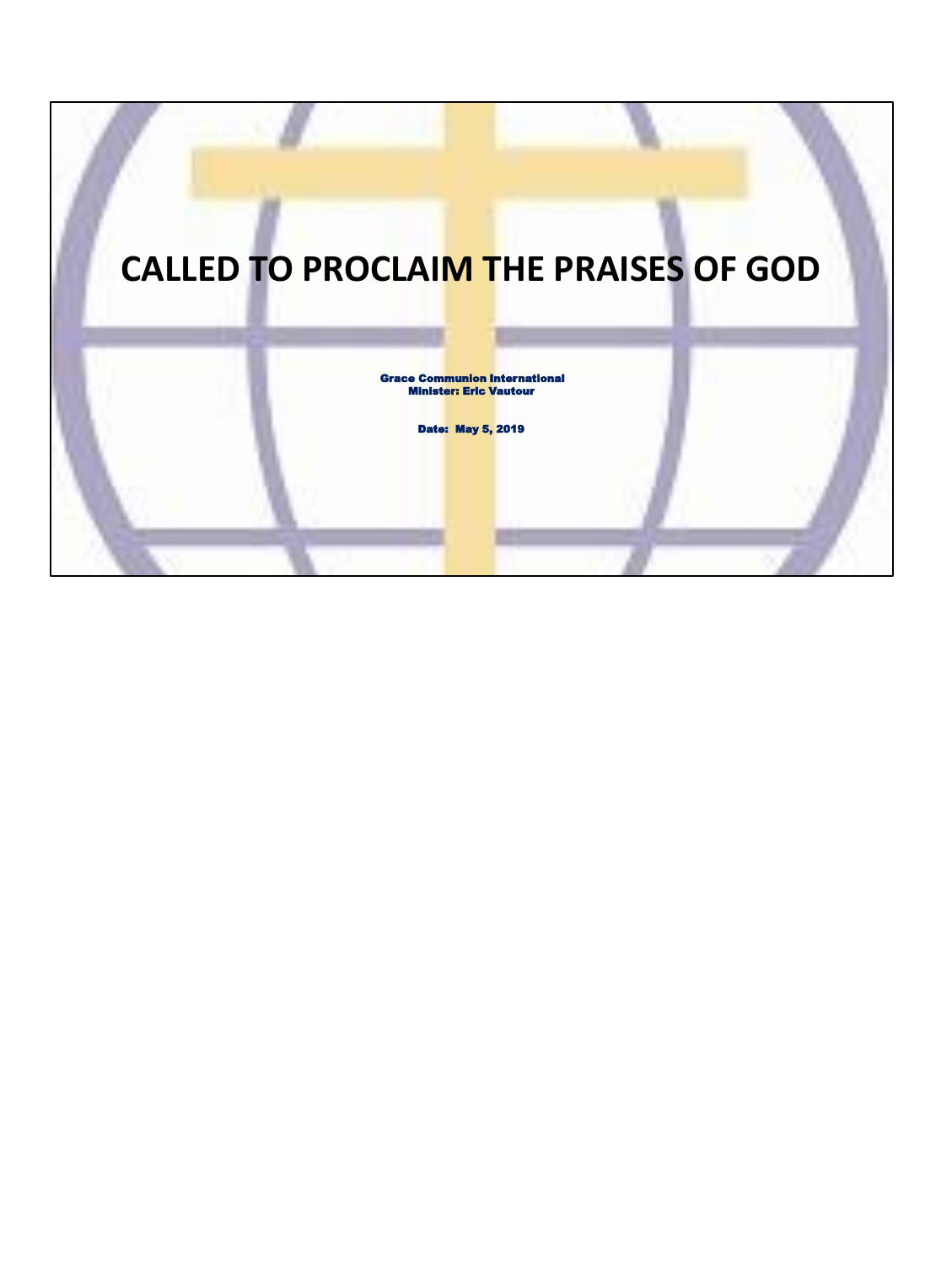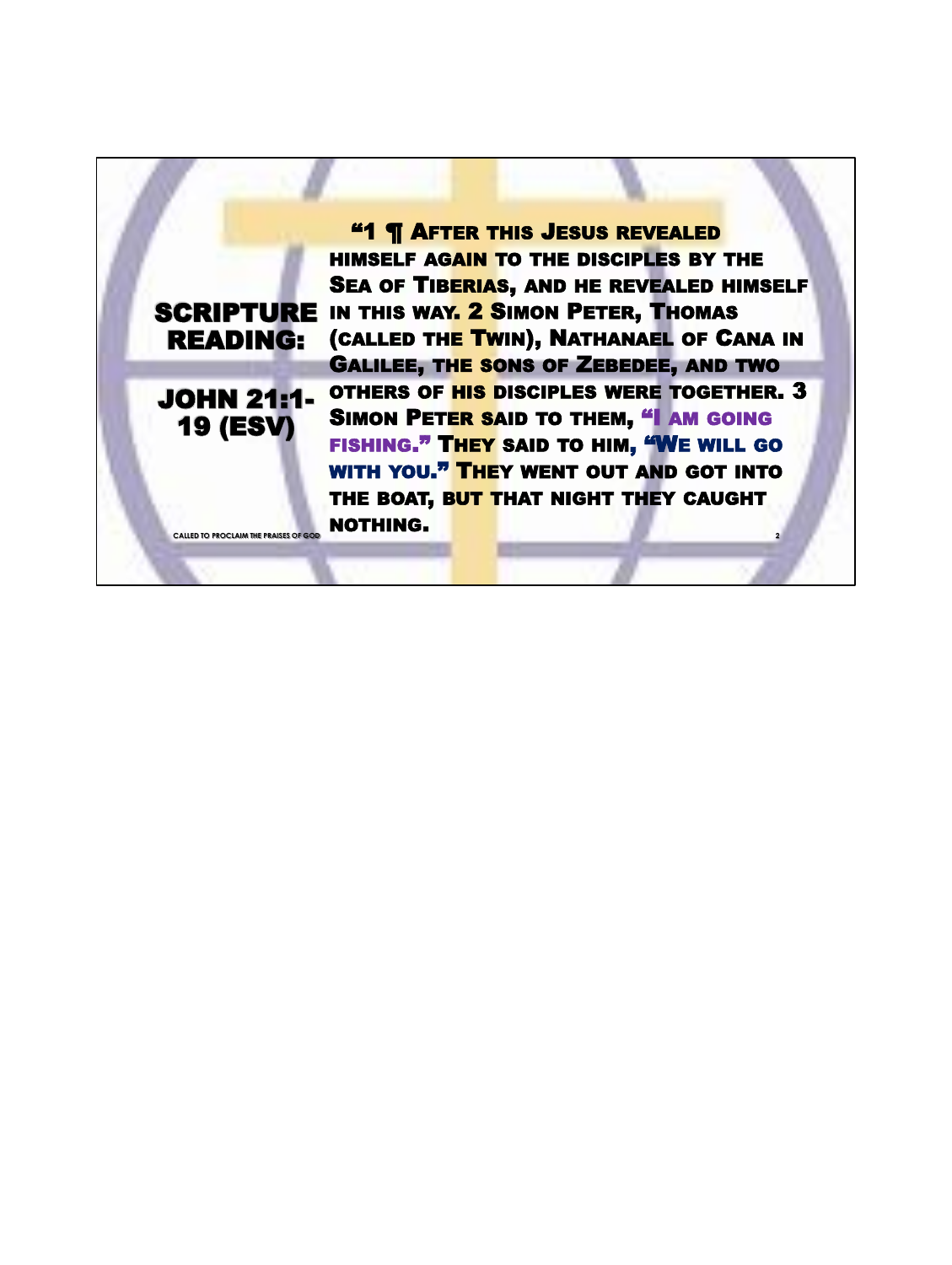4 JUST AS DAY WAS BREAKING, JESUS STOOD ON THE SHORE; YET THE DISCIPLES DID NOT KNOW THAT IT WAS JESUS. 5 JESUS SAID TO THEM, "CHILDREN, DO YOU HAVE ANY FISH?" THEY ANSWERED HIM, "No." 6 HE SAID TO THEM, "CAST THE NET ON THE RIGHT SIDE OF THE BOAT, AND YOU WILL FIND SOME." SO THEY CAST IT, AND NOW THEY WERE NOT ABLE TO HAUL IT IN, BECAUSE OF THE QUANTITY OF FISH. 7 THAT DISCIPLE WHOM JESUS LOVED THEREFORE SAID TO PETER, "IT IS THE LORD!" WHEN SIMON PETER HEARD THAT IT WAS THE LORD, HE PUT ON HIS OUTER GARMENT, FOR HE WAS STRIPPED FOR WORK, AND THREW HIMSELF INTO THE SEA.

**CALLED TO PROCLAIM THE PRAISES OF GO**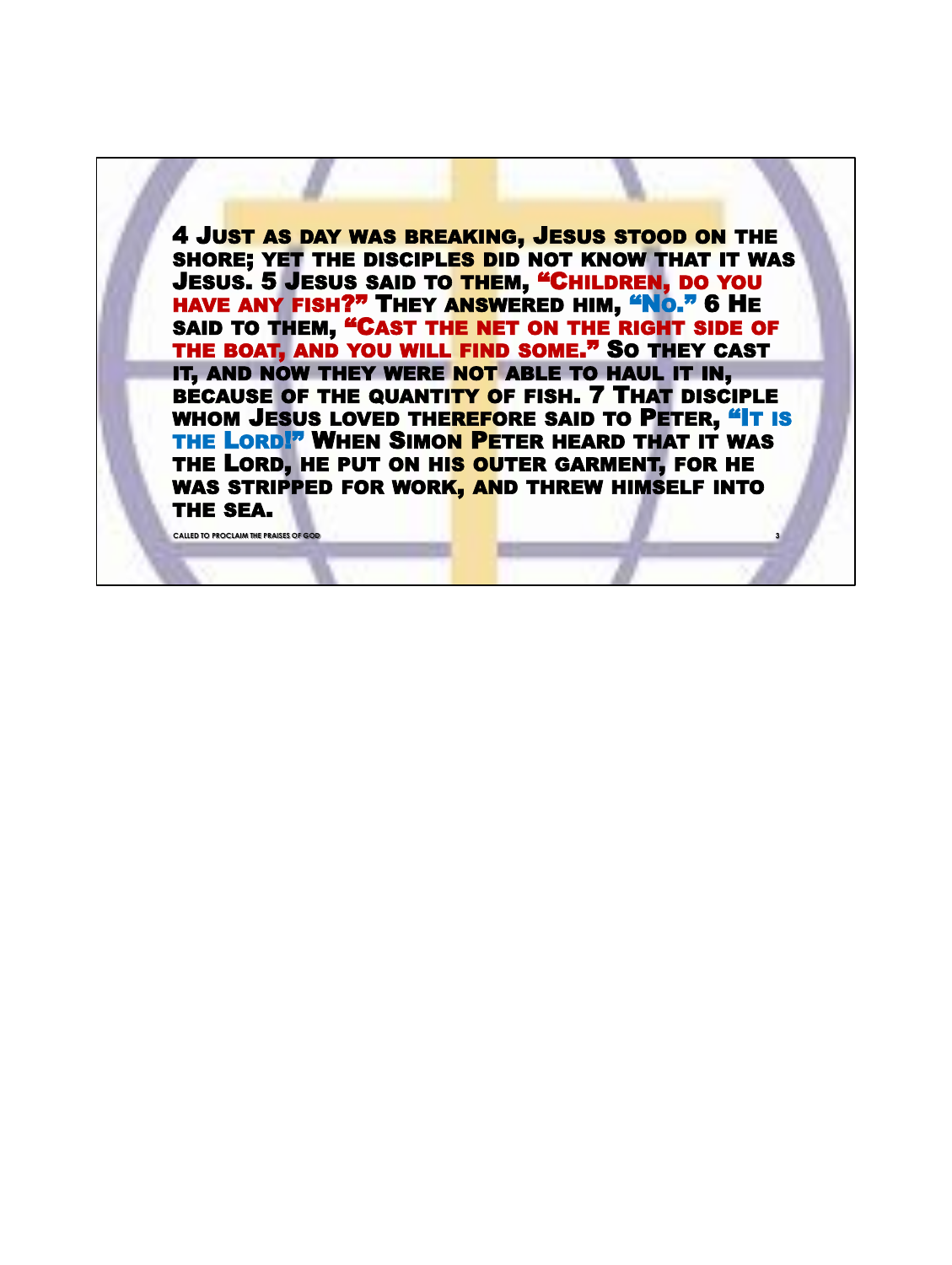8 THE OTHER DISCIPLES CAME IN THE BOAT, DRAGGING THE NET FULL OF FISH, FOR THEY WERE NOT FAR FROM THE LAND, BUT ABOUT A HUNDRED YARDS OFF. 9 WHEN THEY GOT OUT ON LAND, THEY SAW A CHARCOAL FIRE IN PLACE, WITH FISH LAID OUT ON IT, AND BREAD. 10 JESUS SAID TO THEM, "BRING SOME OF THE FISH THAT YOU HAVE JUST CAUGHT." 11 So SIMON PETER WENT ABOARD AND HAULED THE NET ASHORE, FULL OF LARGE FISH, 153 OF THEM. AND ALTHOUGH THERE WERE SO MANY, THE NET WAS NOT TORN. 12 JESUS SAID TO THEM, "COME AND HAVE BREAKFAST." NOW NONE OF THE DISCIPLES DARED ASK HIM, "WHO ARE YOU?" THEY KNEW IT WAS THE LORD.

**CALLED TO PROCLAIM THE PRAISES OF GOD**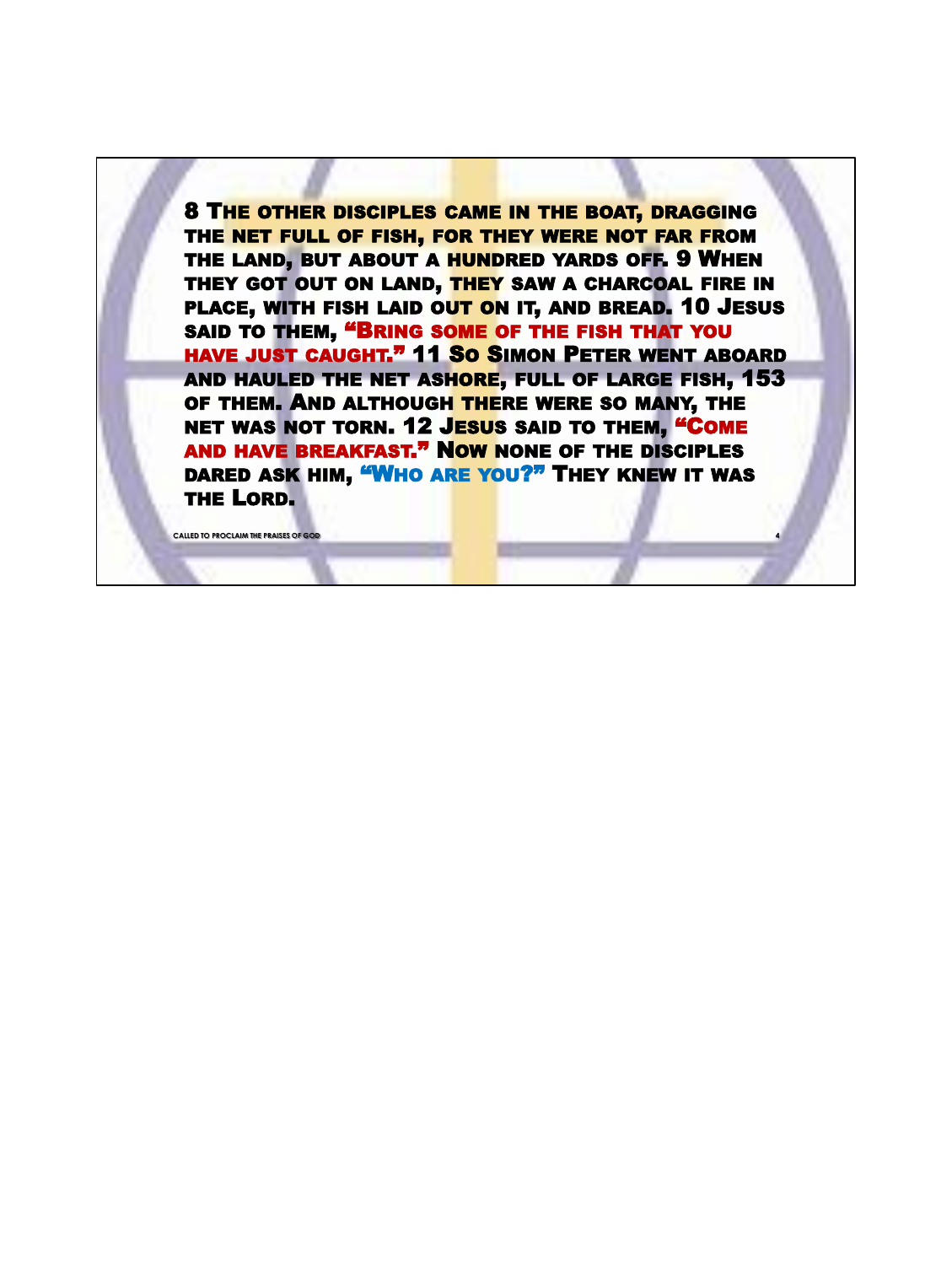13 Jesus came and took the bread and gave it to them, and so with the fish. 14 This was now the third time that Jesus was revealed to the disciples after he was raised from the dead. 15 **T** When they had finished breakfast, Jesus said to Simon Peter, "Simon, son of John, do you love me more than these?" He said to him, "Yes, Lord; you know that I love you." He said to him, "Feed my lambs."

**CALLED TO PROCLAIM THE PRAISES OF GO**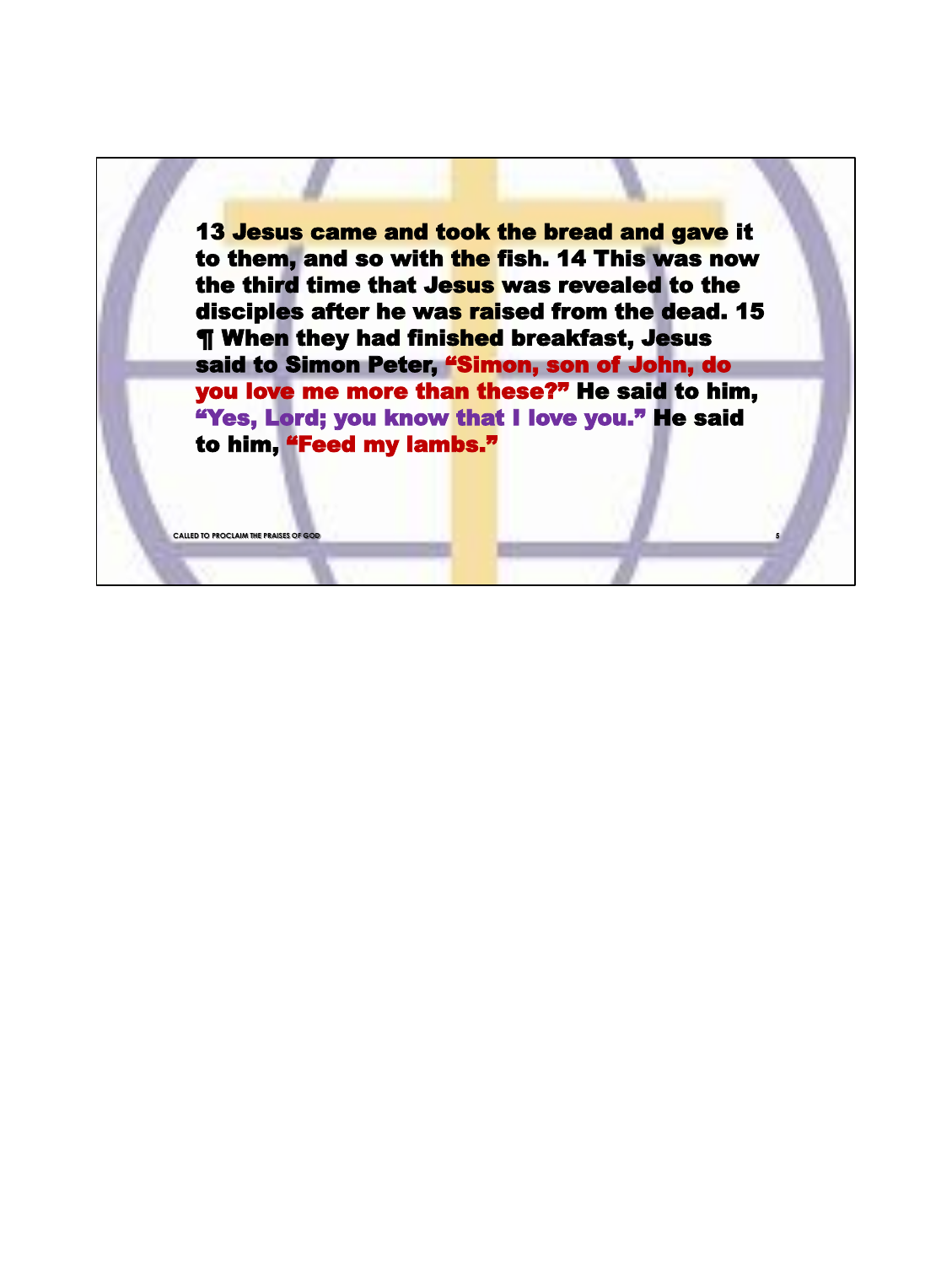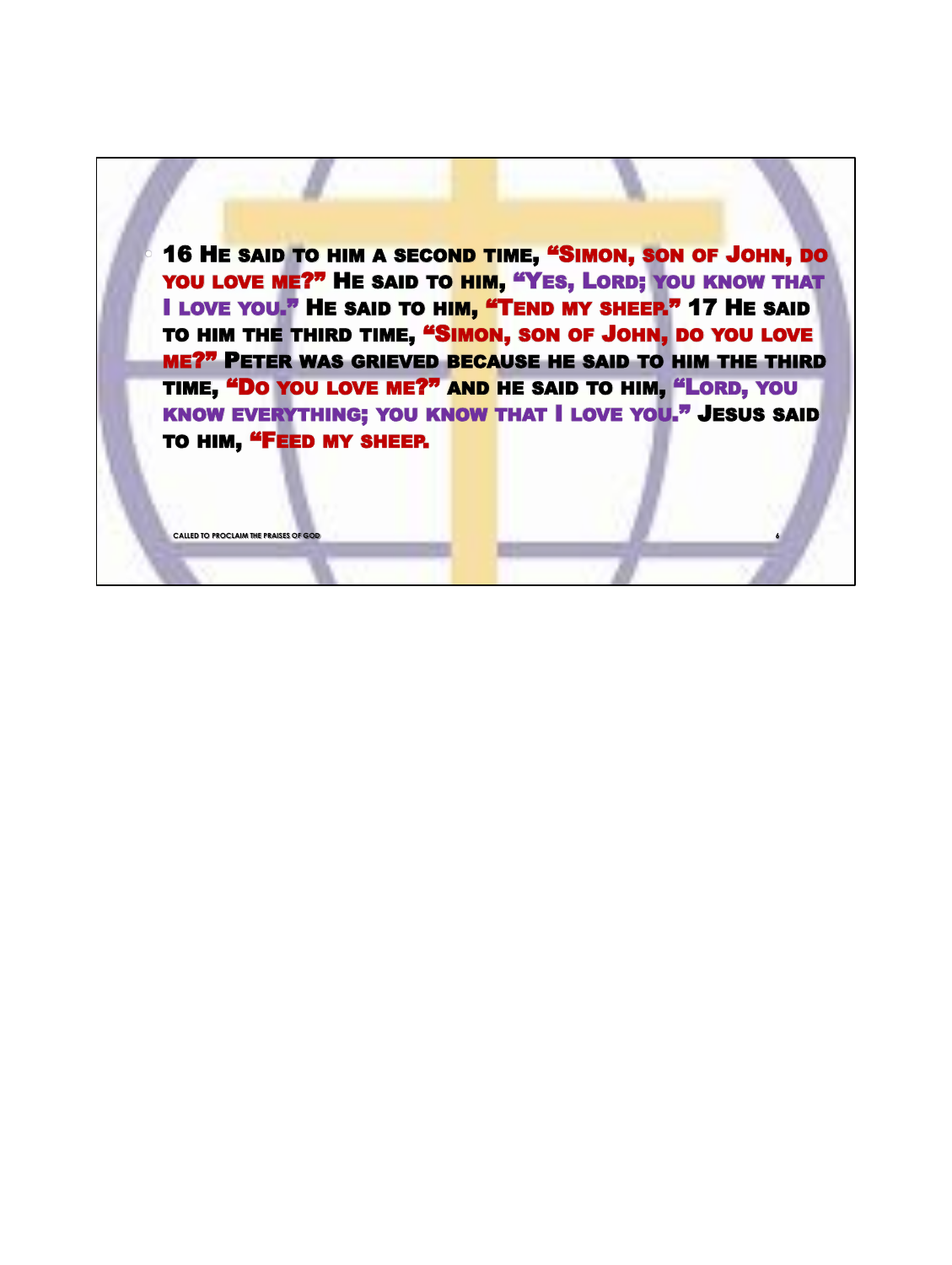18 Truly, truly, I say to you, when you were young, you used to dress yourself and walk wherever you wanted, but when you are old, you will stretch out your hands, and another will dress you and carry you where you do not want to go." 19 (This he said to show by what kind of death he was to glorify God.) And after saying this he said to him, "Follow me."" (Joh 21:1-19 ESV)

**CALLED TO PROCLAIM THE PRAISES OF GOD** 

.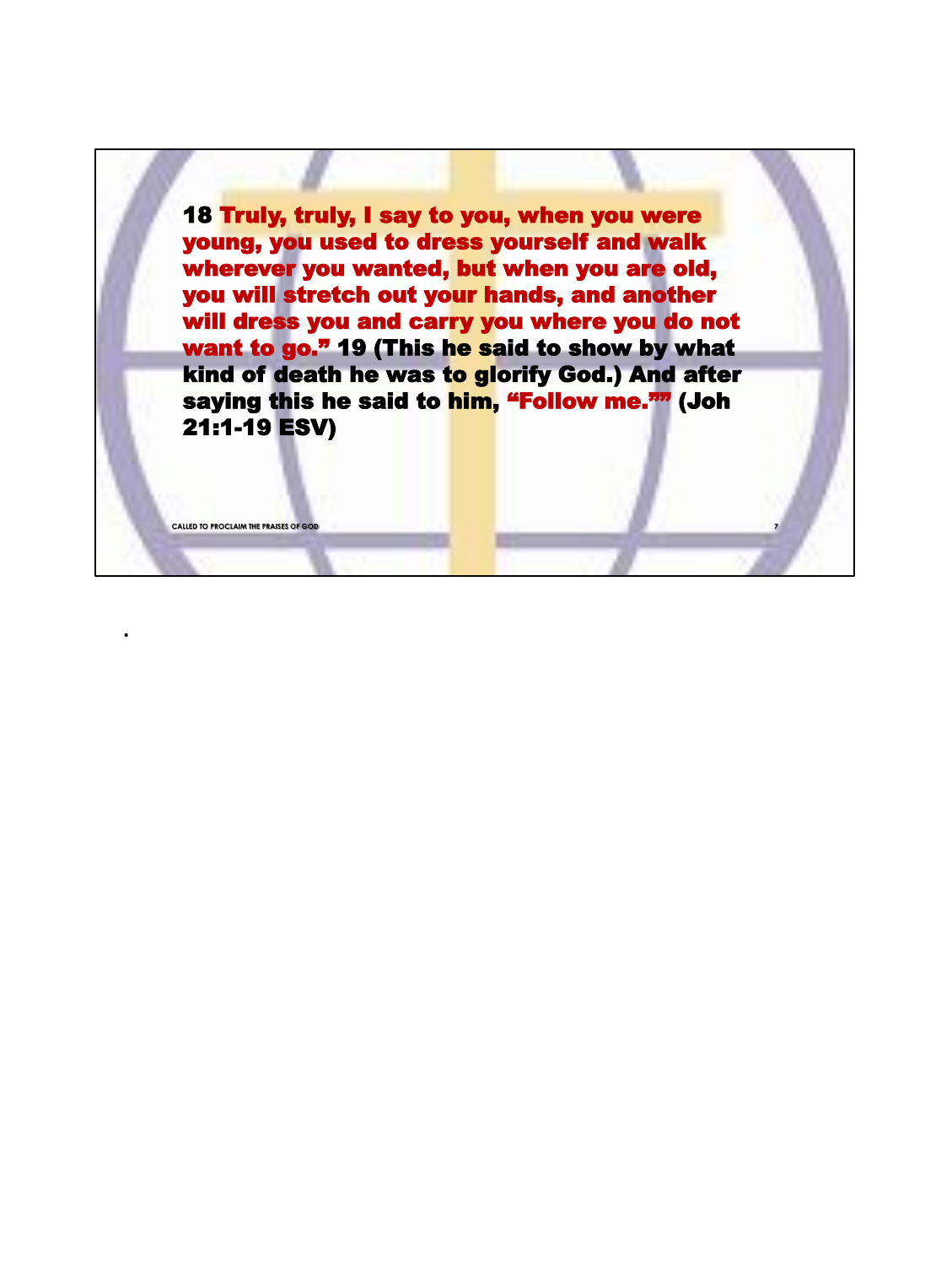

As we think of the Scriptures we have just read, let us think about the attitude of the resurrected Jesus towards his disciples all of whom had deserted him at the cross except for the apostle John.

Let us also think about the commission Jesus gave to Peter.

As we think of Jesus, we need to keep in mind that Jesus is in constant relationship with God the Father and the Holy Spirit, God being one. The attitude that we see in Jesus towards his disciples is the exact same attitude God the Father and the Holy Spirit have towards one another and towards us.

As we think of the Scriptures, it cannot be stressed enough the grandeur of the mission of Jesus to this earth.

The well-known Scripture in John 3: 16-18 tells us a great deal about God's attitude towards us.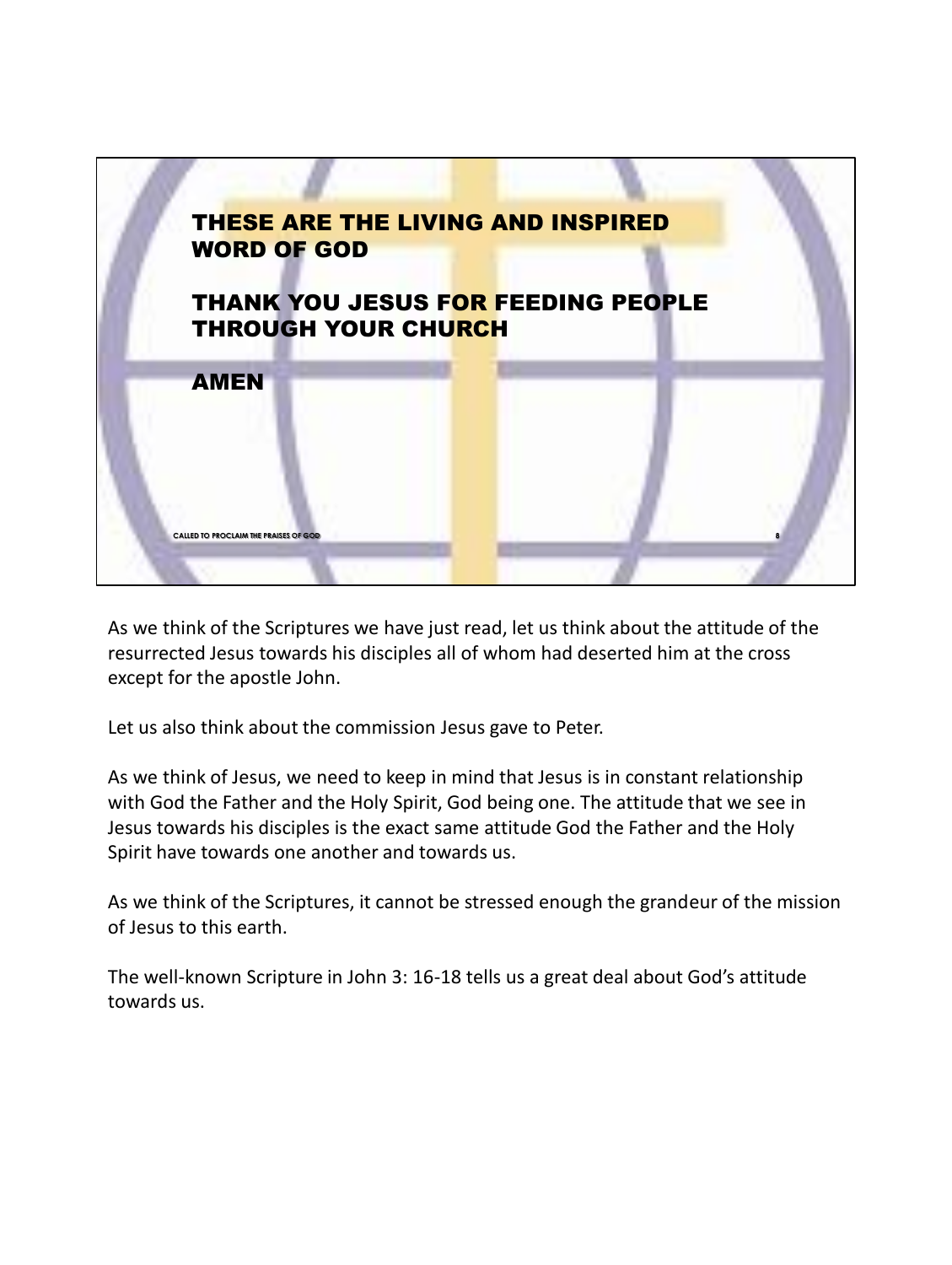

God the Father gave his eternal Son not to condemn the world but to save the world. We see that God came towards us in love to save us because of the sad state of affairs that we find ourselves in.

True Christianity is very different from the world religions. God initiates contact with us and not us with him. In all the religions of the world, people have to earn God's love. Not so with true Christianity.

Every human being is tainted by sin. We have all sinned and fallen short of the glory of God, as the apostle Paul tells us in the epistle to the Romans. Every one of us stood alienated and condemned to death because of sin which is trying to function independently from God.

There is a heresy called the Pelagian heresy which is very much alive in our world today. It basically says that righteousness is within the reach of our will.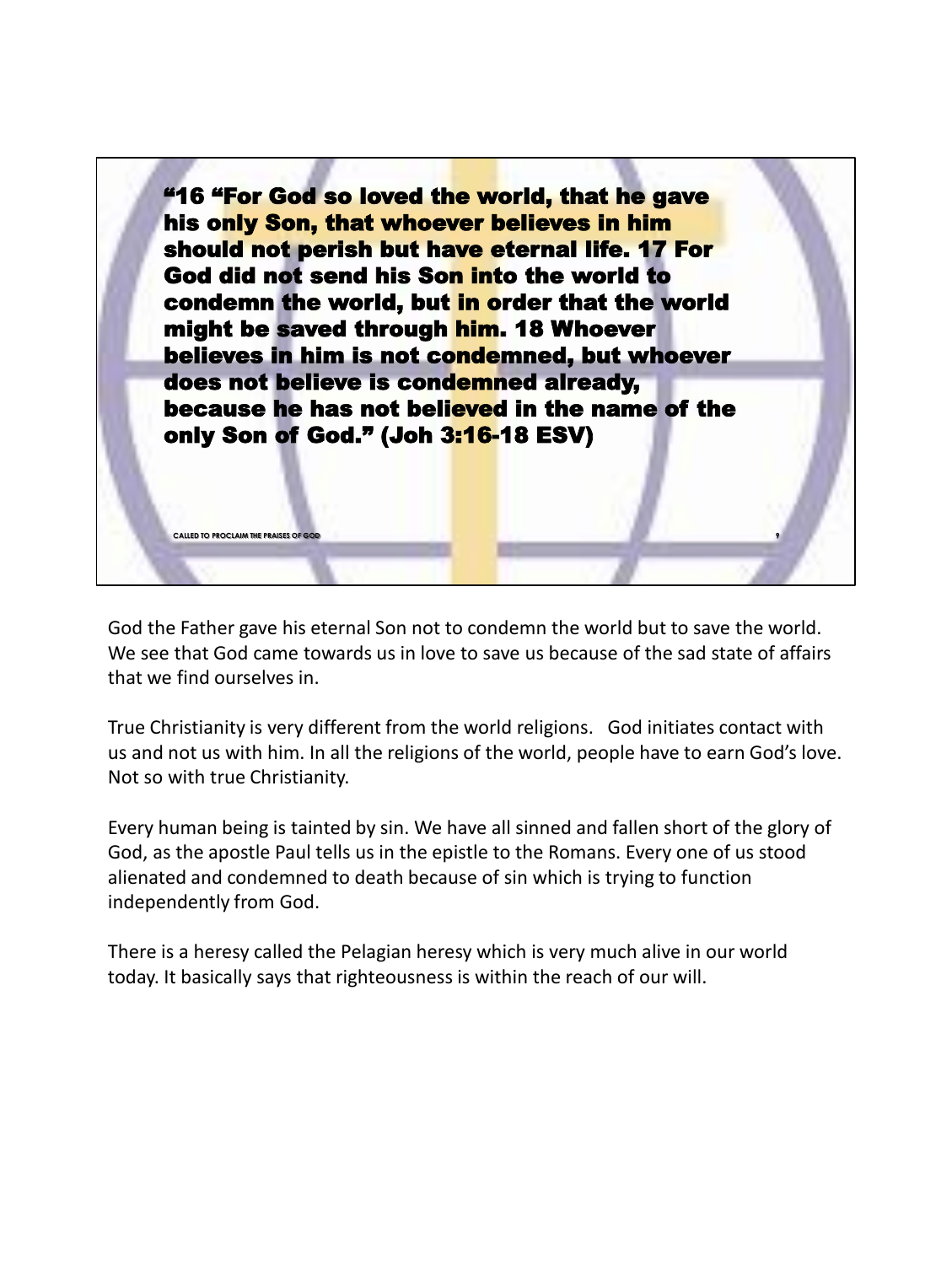

God's great desire for humanity is that everyone would be saved and come to repentance. (2 Peter 3:9). We know God is not calling everyone at this time but he is calling people in his church to proclaim how glorious and how loving God is. We have the privilege of knowing what Jesus has done on behalf of humanity and the privilege of trusting in him for our salvation.

**The important point to remember that becoming right with God is impossible on our own.** God must intervene to make us right with him and He did it through Jesus' death and resurrection. Jesus has intervened for all humanity already and he has reconciled humanity to himself. (See 2 Corinthians 5:18-20.)

The apostle Peter tells us in his epistle to the exiled people he was writing to that **they were a chosen race, a royal priesthood, a holy nation, a people for his own possession, that they might proclaim the excellencies of him who called them out of darkness into his marvellous light.**

This describes the people of God in Peter's day and describes the people of God in our day.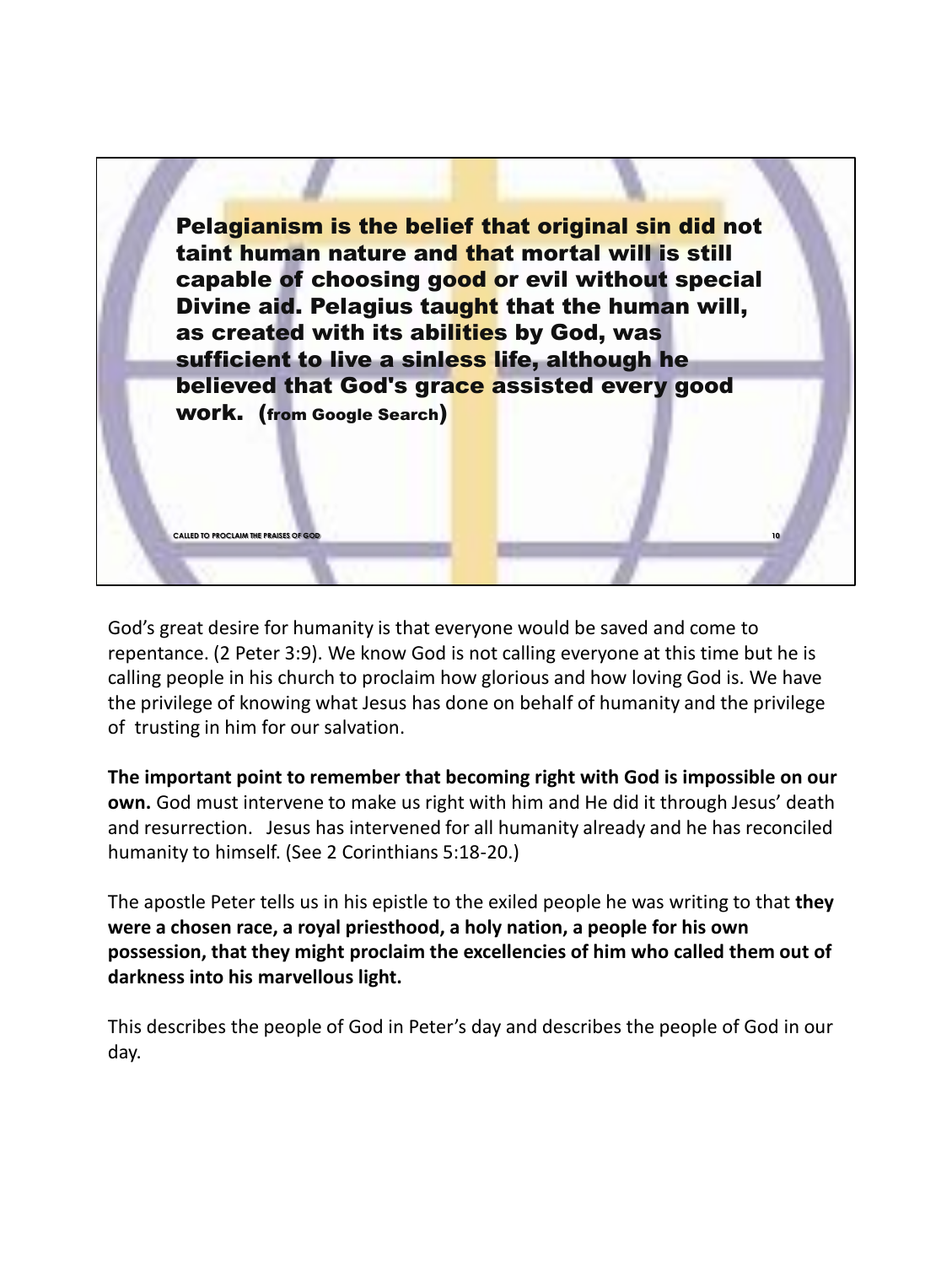The apostle Peter tells them that they were not God's people but now they are. There was a time when they did not receive mercy but now they had received mercy from God. We can read about this special calling of the church in 1 Peter 2:9-10. These verses describe God's church back then and today.

God's people are called for a mission to proclaim the greatness of God. This is the calling of the church today as it has been in every generation before.

If we go back to the verses we have just read in the gospel of John, we see the resurrected Jesus who had appeared to his disciples as a group twice before. This was the third time he appeared to them. The entire group was not there. This time, Jesus appeared to seven altogether (verse 2).

As we read of this appearance of Jesus, we see the love he has for his disciples. They did not expect to see Jesus early in the morning as they did not recognize him at first.

The disciples had gone fishing and had not caught anything. When Jesus intervened, their catch of fish was miraculous.

This is reminiscent of Luke chapter 5 when they had gone fishing and had caught nothing. Jesus told them to lay down their net on the other side of the boat. They caught so many fish that their nets were breaking. In fact, there was so many fish that they filled their boats to a point where they were in danger of sinking.

Jesus then told them what they would become in the future. **"9 For he and all who were with him were astonished at the catch of fish that they had taken, 10 and so also were James and John, sons of Zebedee, who were partners with Simon. And Jesus said to Simon, 'Do not be afraid; from now on you will be catching men.' 11 And when they had brought their boats to land, they left everything and followed him." (Lu 5:9-11 ESV).**

Going back to John 21, Jesus had obviously reassured the disciples when he had met them as he revealed himself to them once resurrected.

When Peter was told by John that Jesus was at the shore, he ran towards Jesus excited to be in his presence.

We see the warmth of Jesus towards them. He prepared them breakfast. Jesus is the ultimate loving servant.

The apostles were to be part of the foundation of the church along with the prophets as we read in Ephesians chapter 2. Jesus is himself the cornerstone, the head of the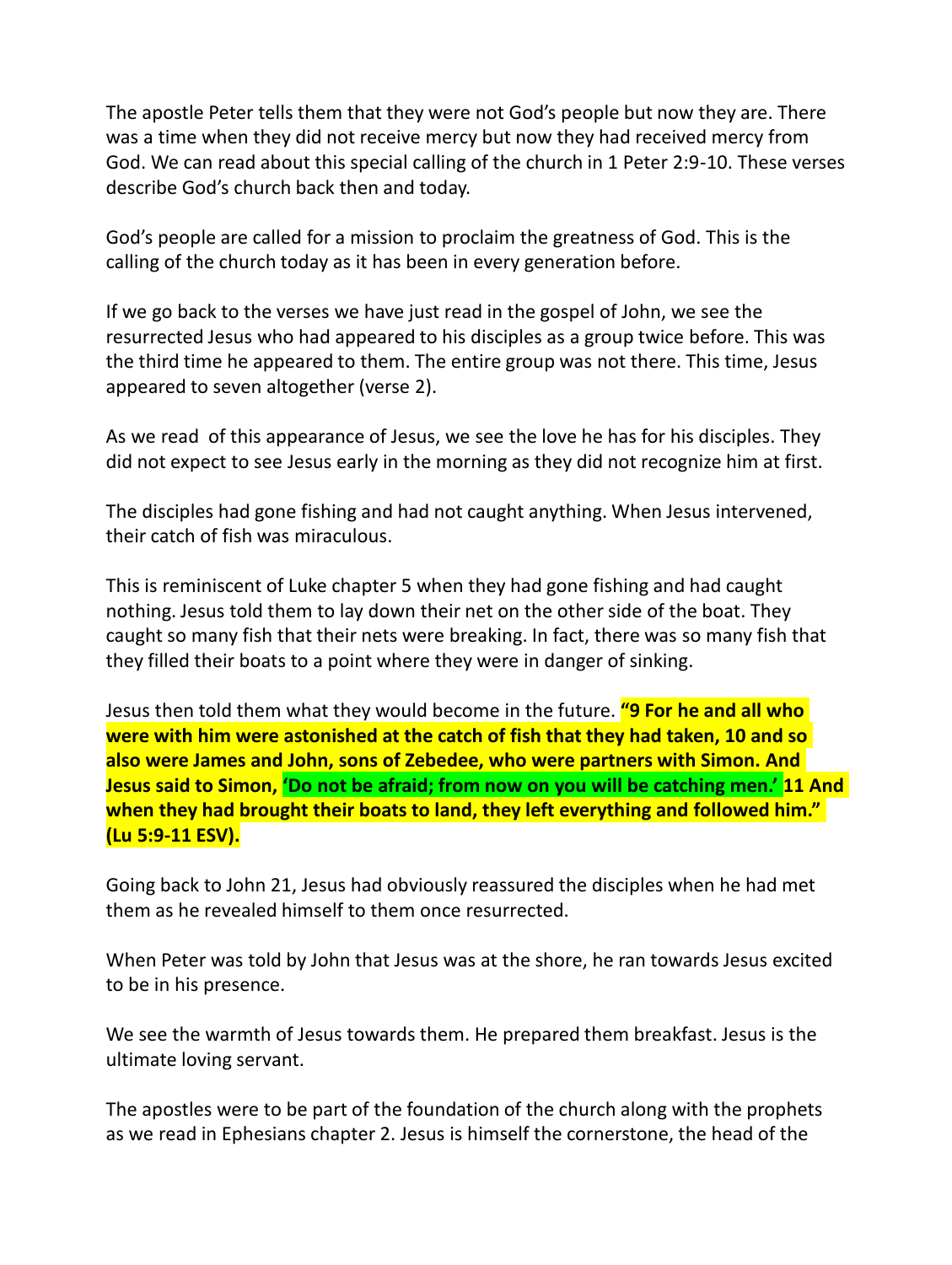church.

They were chosen and sent forth with the message of the gospel. The word apostle simply means **"a delegate, messenger, one sent forth with orders"** (Strong's Concordance).

It is good news that Jesus has invaded the kingdom of this world, defeated it to replace it with the kingdom of God. Jesus gave many parables of what the kingdom of God is like. In one parable he said, **"He told them another parable. 'The kingdom of heaven is like leaven that a woman took and hid in three measures of flour, till it was all leavened.' (Matt 13:33 ESV).** The kingdom of God, even if it commenced small, one day will completely replace the kingdom of this world. It will be the only kingdom! Speed that day! (Revelation 21.)

There is no better news than this.

Peter and the other apostles were to be made fishers of men. This is a continuing function of the church.

God chose the most unlikely men on which to build his church.

By meeting with them, Jesus completely change their lives. When Jesus asked Simon (Peter) three times if he loved him, Jesus told him three times to take care and to feed God's sheep, of God's people.

Because we are part of the body of Jesus, we are called to proclaim this good news just as the people exiled in Turkey and Asia were at the time of the apostle Peter.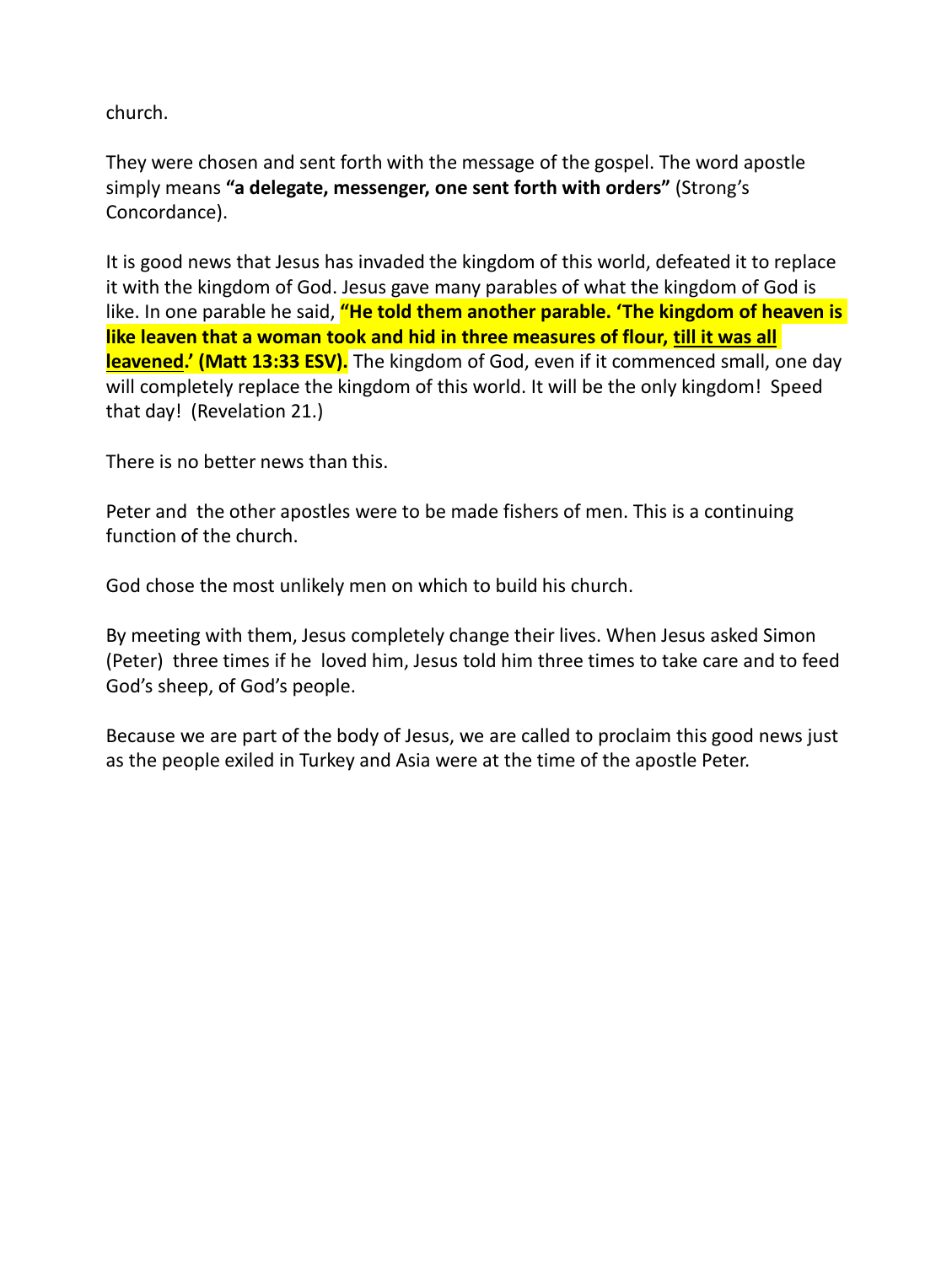

All of God's people have been called to participate in proclaiming the great miracle that God has done for all humanity.

We need to realize that we do not convert anyone. God does the conversion. Our responsibility is to proclaim, to make known.

Not unlike the people the apostle Peter was addressing in his letter, we are also exiled or foreigners as we live in society. Our primary allegiance is to God himself. We live in this world but we are citizen of another kingdom, the kingdom of God.

We can share the good news that all sins are forgiven at the cross. God has made everything new in Jesus. The responsibility of any human being is to believe it once the Holy Spirit opens our mind.

This is a huge saying that all sins are forgiven because as human beings, we do not think that this possible. It is hard to believe that Jesus has dealt with all sins at the cross.

Only God can rectify and make right the human heart. He does it by giving us a brand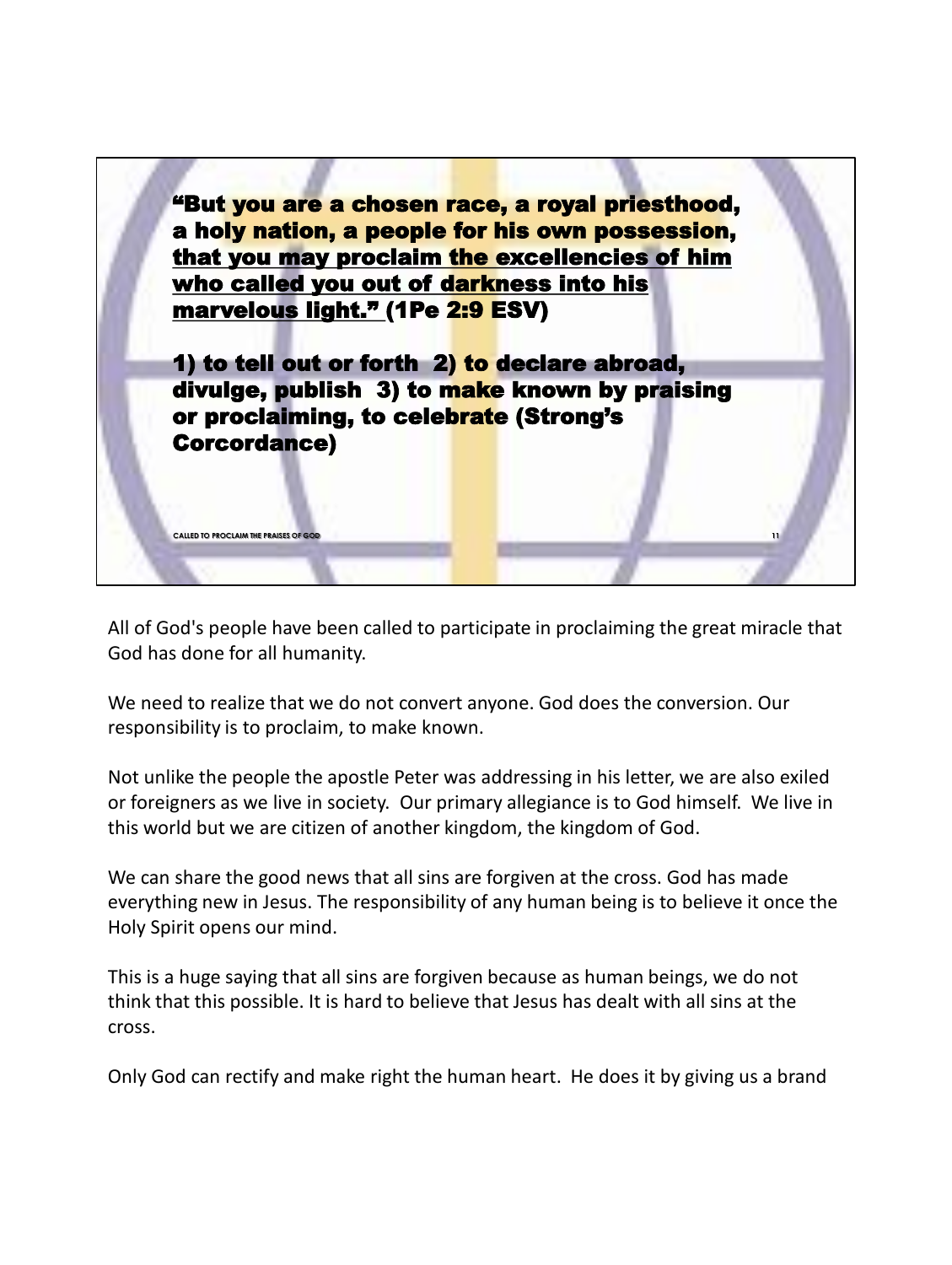new heart, by giving us a brand new life. This life is available to anyone. It is an unmerited gift of God. It becomes a reality in our life when we believe.

Everyone is included in Christ although everyone is not yet united to Christ.

Who could ever think that the apostle Peter could be made right with God. He had betrayed the Creator of the universe. Peter, in fear for his own life, had completely abandoned and denied God. He had told Jesus that he would never deny him but he did!

He denied Jesus at a crucial moment just before Jesus would suffer the brutality of the crucifixion. When he realized what he had done, he cried bitterly. He realized what he had done when Jesus looked at him. Peter was then reminded of Jesus' words. **"61 And the Lord turned and looked at Peter. And Peter remembered the saying of the Lord, how he had said to him, "Before the rooster crows today, you will deny me three times." 62 And he went out and wept bitterly." (Lu 22:61-62 ESV).**

After the resurrection, it was Jesus who sought Peter to reassure him. **"But go, tell his disciples and Peter that he is going before you to Galilee. There you will see him, just as he told you."" (Mr 16:7 ESV).**

It was God who changed Peter's heart. He gave him a new life and boldness to proclaim the good news of Jesus' death and resurrection.

Jesus was going to ascend to heaven. The apostles and the church would be left on earth to proclaim the good news of the Kingdom of God. They proclaimed the message and **God added to the church**. "praising God and having favor with all the people. And the Lord added to their number day by day those who were being saved." (Ac 2:47 ESV)

**"12 ¶ Now many signs and wonders were regularly done among the people by the hands of the apostles. And they were all together in Solomon's Portico. 13 None of the rest dared join them, but the people held them in high esteem. 14 And more than ever believers were added to the Lord, multitudes of both men and women," (Ac 5:12-14 ESV)**

God continues to add to His church today. Faith comes through hearing of the word. How will they hear?

Paul has some very interesting words in Romans.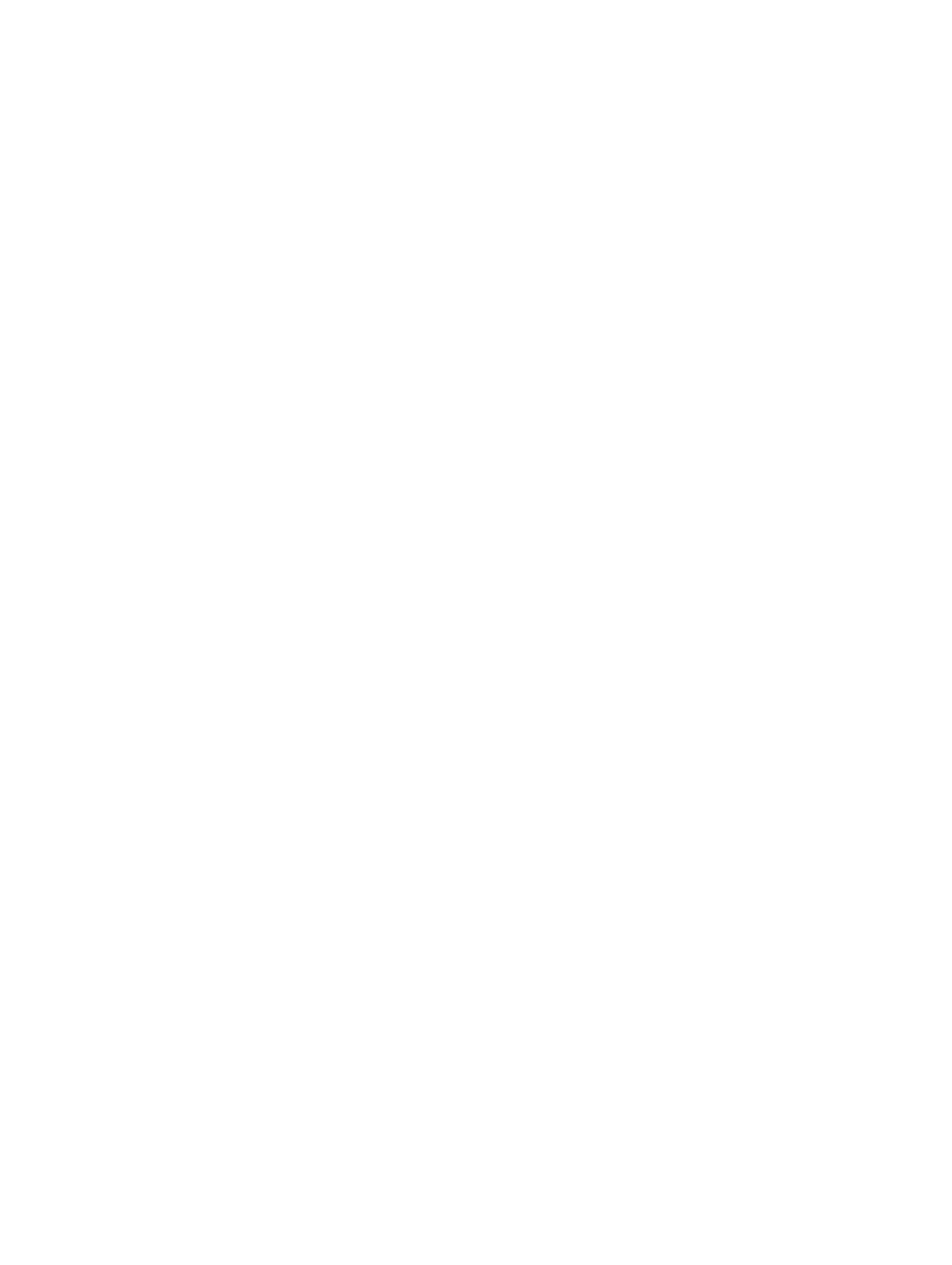"14 But how are they to call on him in whom they have not believed? And how are they to believe in him of whom they have never heard? And how are they to hear without someone preaching? 15 And how are they to preach unless they are sent? As it is written, "How beautiful are the feet of those who preach the good news!" 16 But they have not all obeyed the gospel. For Isaiah says, "Lord, who has believed what he has heard from us?" 17 So faith comes from hearing, and hearing through the word of Christ." (Ro 10:14-17 ESV)

**12**

**CALLED TO PROCLAIM THE PRAISES OF GO**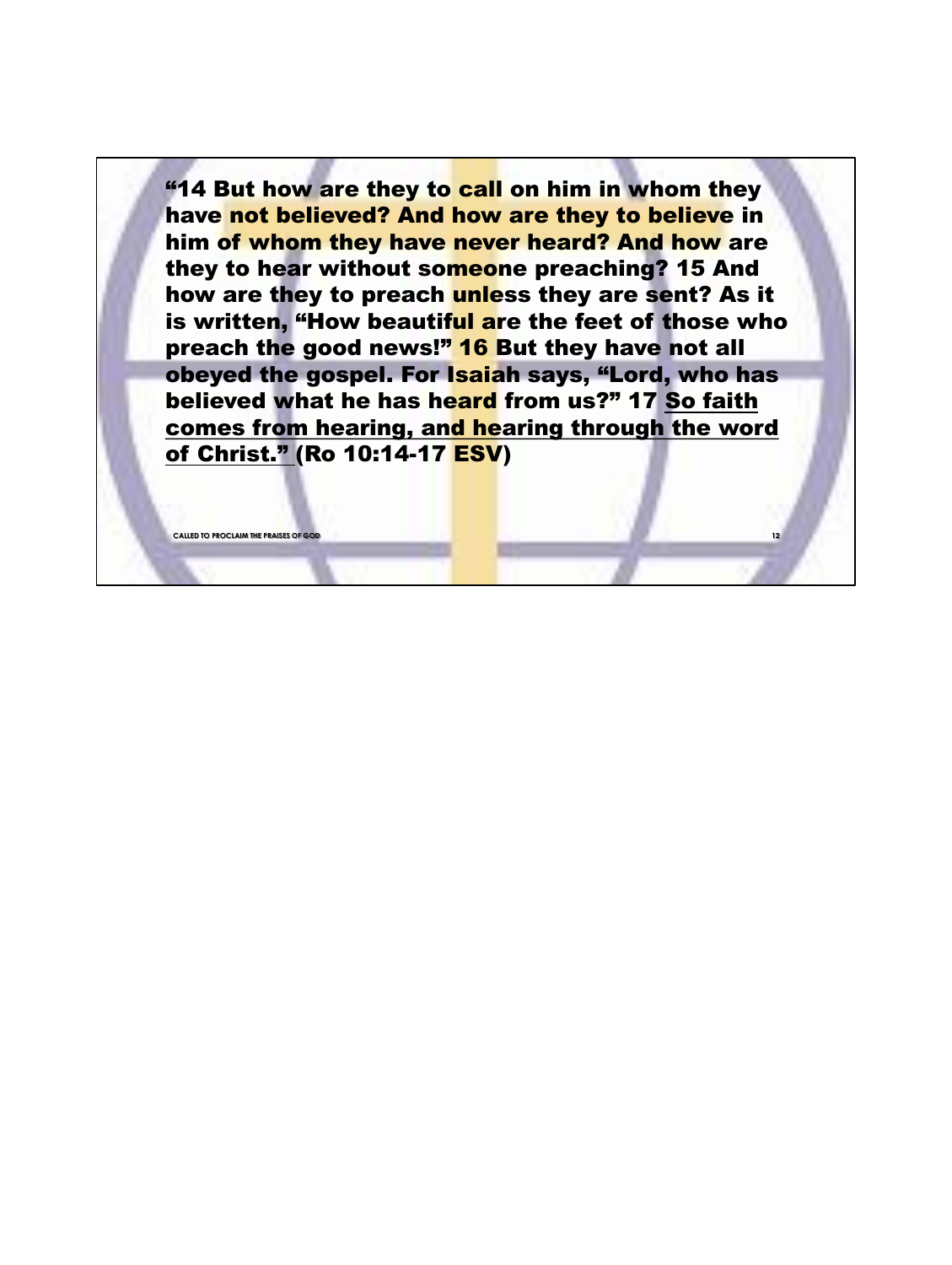

This is certainly true of our society also. There are many who to not seek God. God shows himself to people who do not seek him. In Romans 10 and 11, Paul is talking about the Israelites and the hope that he still has for them. It is very true that the Gentiles were not looking for Jesus. Jesus shows himself to people by the Holy Spirit in many ways one of which is through the sharing of this good news.

The good news is found in God's word.

I also believe that GCI has a good understanding and is putting forth and declaring the good news of the gospel. Through the headquarters church, God is inspiring Mr. Greg Williams in encouraging us to find ways local congregations can share this good news with others.

The love of God shed in our hearts does not stop in our hearts but is to flow to other people.

God has given us the great gift of understanding the difference between the old and new covenant. Along with other Christians in other denominations, he has also given us the gift of the revelation of the love of the triune God and his desire to include us in